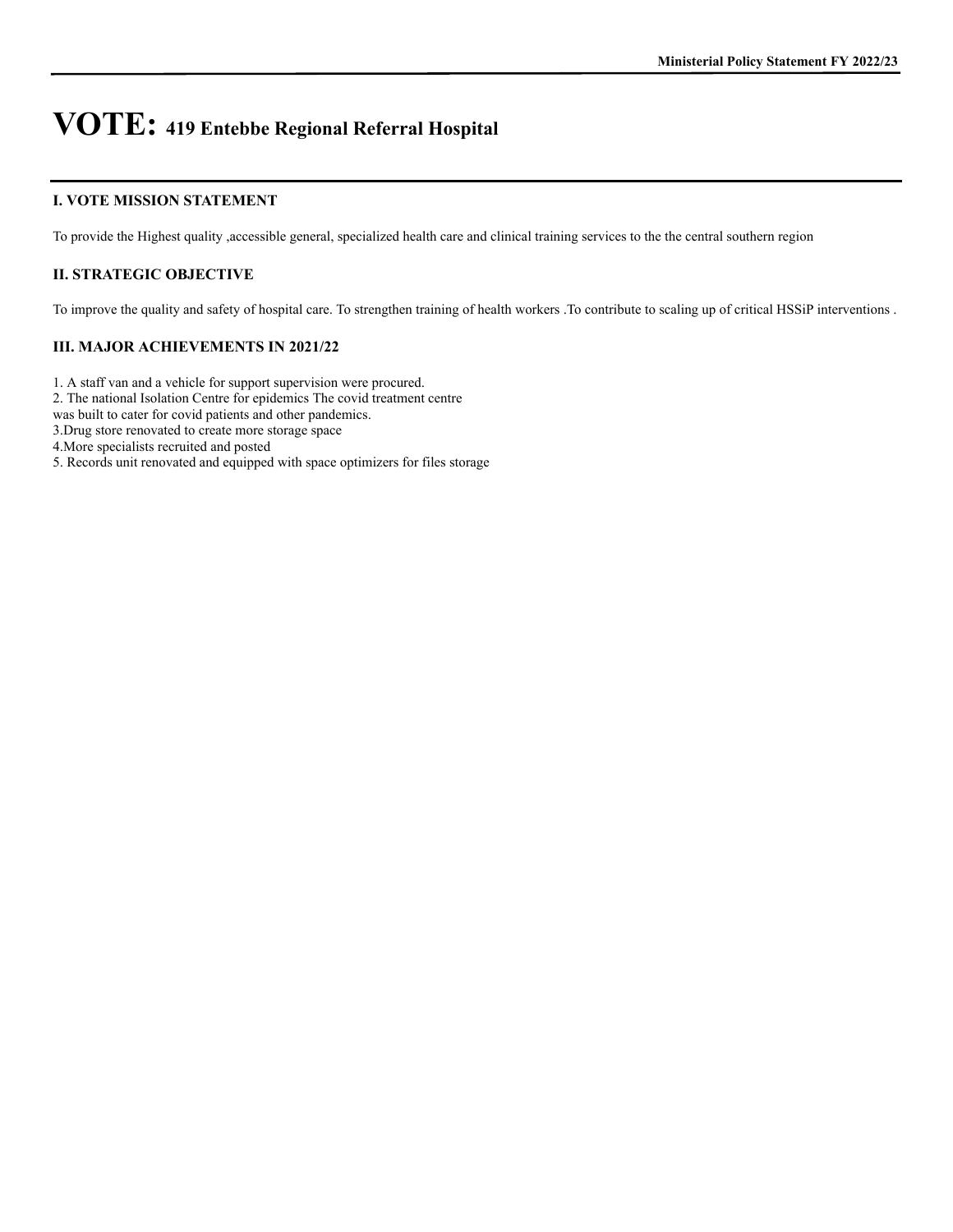## **IV. MEDIUM TERM BUDGET ALLOCATIONS**

#### **Table 4.1: Overview of Vote Expenditure (Ushs Billion)**

|                                   | <b>MTEF Budget Projections</b>                                                                                                                                            |                                                                               |                                                    |                                                    |  |
|-----------------------------------|---------------------------------------------------------------------------------------------------------------------------------------------------------------------------|-------------------------------------------------------------------------------|----------------------------------------------------|----------------------------------------------------|--|
| 2022/23<br><b>Proposed Budget</b> | 2023/24                                                                                                                                                                   | 2024/25                                                                       | 2025/26                                            | 2026/27                                            |  |
|                                   | 2.521                                                                                                                                                                     | 2.521                                                                         | 2.521                                              | 2.521                                              |  |
|                                   | 1.625                                                                                                                                                                     | 1.917                                                                         | 1.917                                              | 1.917                                              |  |
|                                   |                                                                                                                                                                           |                                                                               | 0.900                                              | 0.900                                              |  |
|                                   | 0.000                                                                                                                                                                     | 0.000                                                                         | 0.000                                              | 0.000                                              |  |
|                                   |                                                                                                                                                                           |                                                                               | 5.338                                              | 5.338                                              |  |
|                                   |                                                                                                                                                                           |                                                                               | 5.338                                              | 5.338                                              |  |
|                                   |                                                                                                                                                                           | 0.000                                                                         | 0.000                                              | 0.000                                              |  |
|                                   |                                                                                                                                                                           |                                                                               | 5.338                                              | 5.338                                              |  |
|                                   |                                                                                                                                                                           |                                                                               |                                                    | 5.338                                              |  |
|                                   | Wage<br>Non-Wage<br>GoU<br>Ext Fin.<br><b>GoU</b> Total<br><b>Total GoU+Ext Fin (MTEF)</b><br><b>Arrears</b><br><b>Total Budget</b><br><b>Total Vote Budget Excluding</b> | 3.995<br>1.652<br>0.900<br>0.000<br>6.547<br>6.547<br>0.030<br>6.577<br>6.547 | 0.900<br>5.045<br>5.045<br>0.000<br>5.045<br>5.045 | 0.900<br>5.338<br>5.338<br>5.338<br>5.338<br>5.338 |  |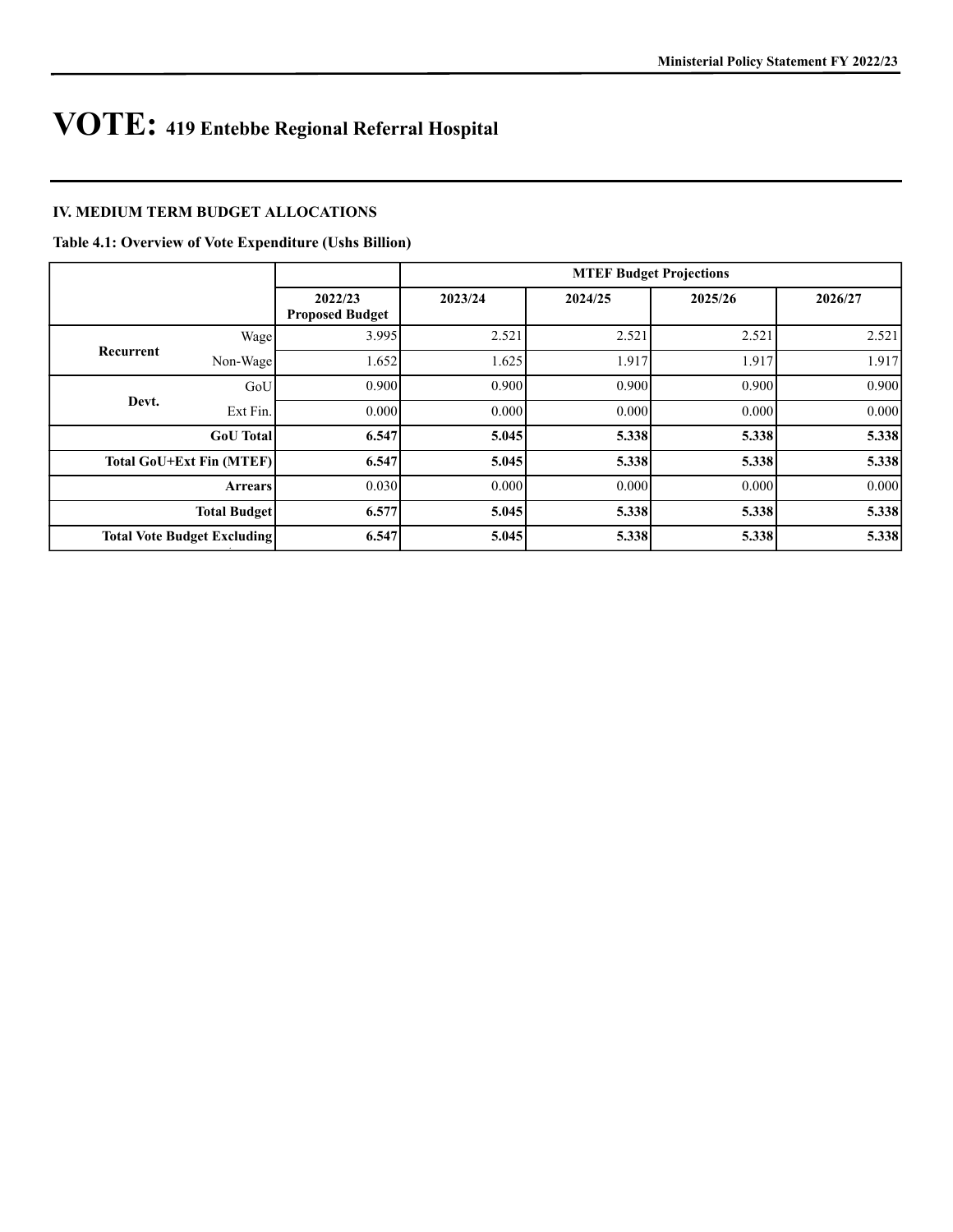## **Table 4.2: Budget Allocation by Department for Recurrent and Development (Ushs Billion)**

|                                                          | Draft Budget Estimates FY 2022/23 |                    |  |
|----------------------------------------------------------|-----------------------------------|--------------------|--|
| <b>Billion Uganda Shillings</b>                          | Recurrent                         | <b>Development</b> |  |
| <b>Programme:12 HUMAN CAPITAL DEVELOPMENT</b>            | 5.606                             | 0.900              |  |
| SubProgramme:02 Population Health, Safety and Management | 5.606                             | 0.900              |  |
| Sub SubProgramme: 01 Regional Referral Hospital Services | 5.606                             | 0.900              |  |
| 001 Support Services                                     | 5.203                             | 0.900              |  |
| 002 Hospital Services                                    | 0.403                             | 0.000              |  |
| Total for the Vote                                       | 5.606                             | 0.900              |  |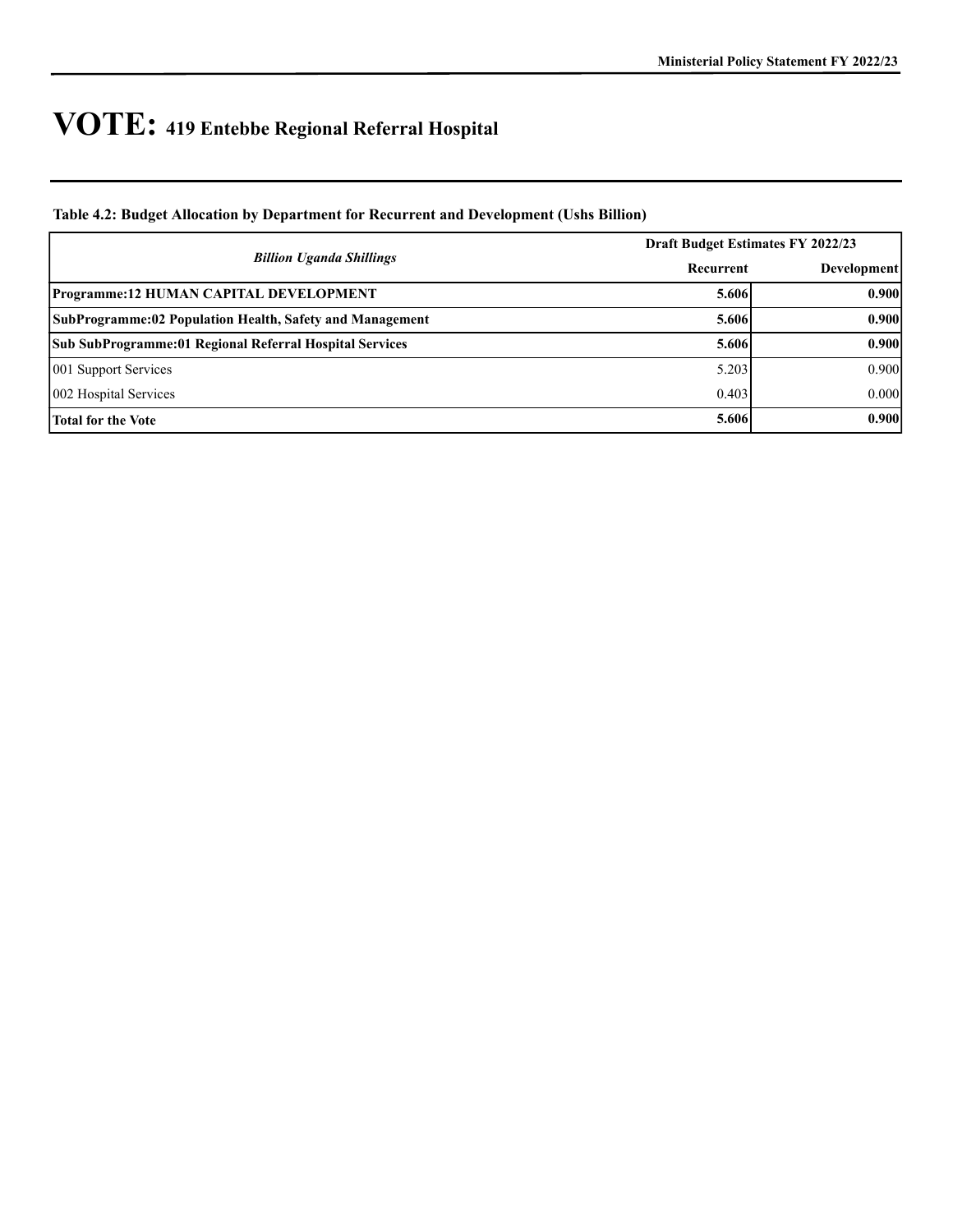### **V. PERFORMANCE INDICATORS AND PLANNED OUTPUTS**

#### **Table 5.1: Performance Indicators**

**SubProgramme: 02 Population Health, Safety and Management**

**Sub SubProgramme: 01 Regional Referral Hospital Services**

**Department: 001 Support Services**

**Budget Output: 000008 Records Management**

**PIAP Output: Comprehensive Electronic Medical Record System scaled up**

| <b>Indicator Name</b>                                      | <b>Indicator Measure</b> | <b>Base Year</b> | <b>Base Level</b> | <b>Performance Targets</b> |  |
|------------------------------------------------------------|--------------------------|------------------|-------------------|----------------------------|--|
|                                                            |                          |                  |                   | 2022/23                    |  |
| % of hospitals and HC IVs with a<br>functional EMRS        | Percentage               | 2020-2021        | 40%               | $45\%$                     |  |
| Department: 002 Hospital Services                          |                          |                  |                   |                            |  |
| Budget Output: 320009 Diagnostic Services                  |                          |                  |                   |                            |  |
| PIAP Output: Laboratory quality management system in place |                          |                  |                   |                            |  |
| <b>Indicator Measure</b><br><b>Indicator Name</b>          |                          | <b>Base Year</b> | <b>Base Level</b> | <b>Performance Targets</b> |  |
|                                                            |                          |                  |                   | 2022/23                    |  |
| % of target laboratories accredited                        | Percentage               | 2020-21          | 30%               | 35%                        |  |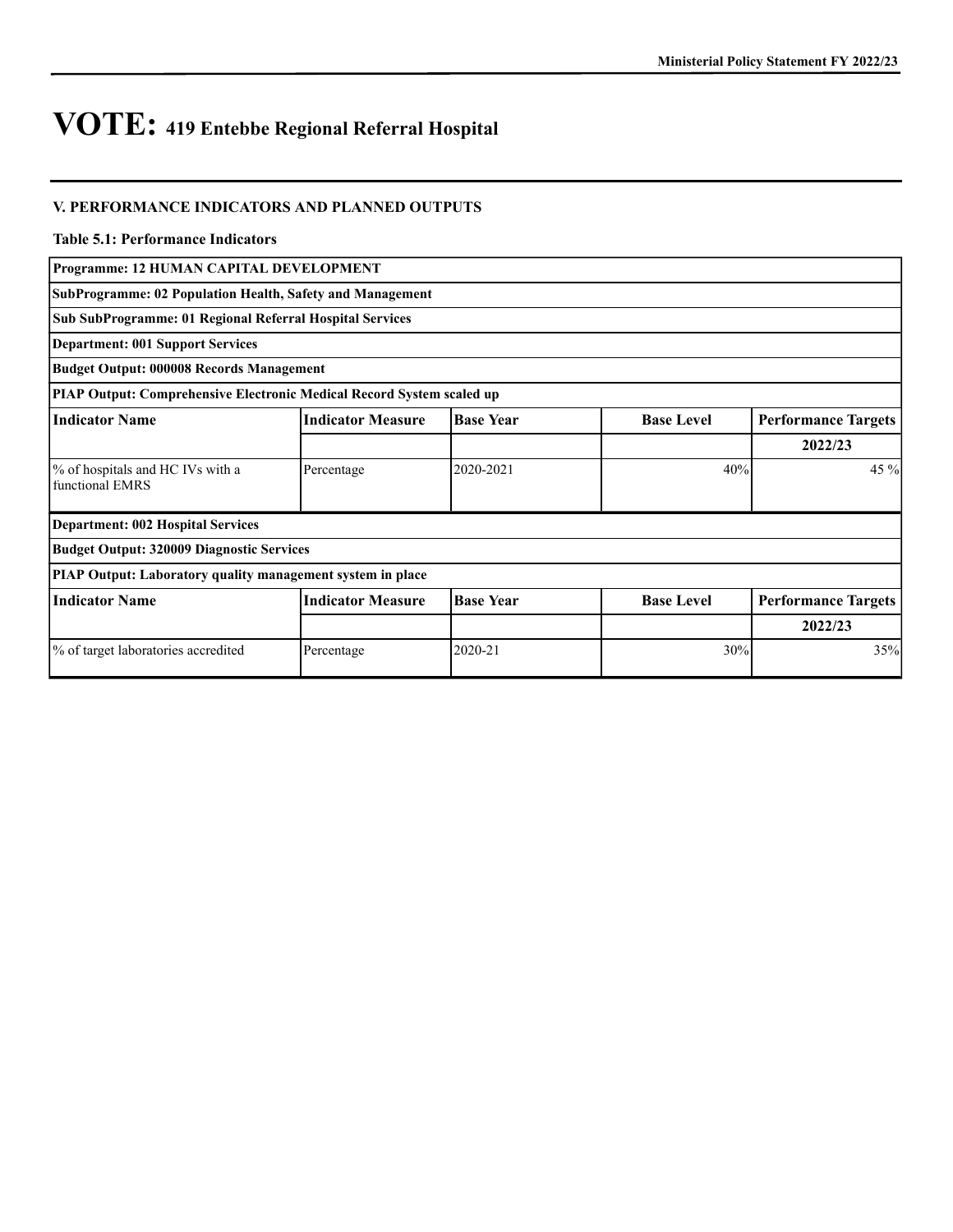#### **VI. VOTE NARRATIVE**

#### **Vote Challenges**

1. The major challenge is insufficient funds allocated for cleaning of wards and compound.

2. The reason for the shortfall is extended cleaning services to the newly remodeled National Isolation Centre and other newly created health service delivery centers

3. The Hospital lacks a digitized system to ensure efficieny of work and report generation.

4. The Hospital lacks specialized equipment like MRI & CPD AND CT SCAN to help in better service delivery.

#### **Plans to improve Vote Performance**

1. Digitizing all hospital operations.

2. Continue offering specialized, promotive, preventive and rehabilitative health care services.

3. Continue monitoring and evaluation and support supervision in lower Health Facilities.

4. Providing more specialized training to bridge the skills gap.

5. Procuring specialized equipment (MRI & CPD, CT Scan, Endoscopes) to suit specialized services.

6. Allocation of more funds for cleaning specialized services.

7. Build a stand alone grade A specialized Hospital

#### **VII. Off Budget Support**

#### **Table 7.1: Off Budget Support by Project and Department**

N / A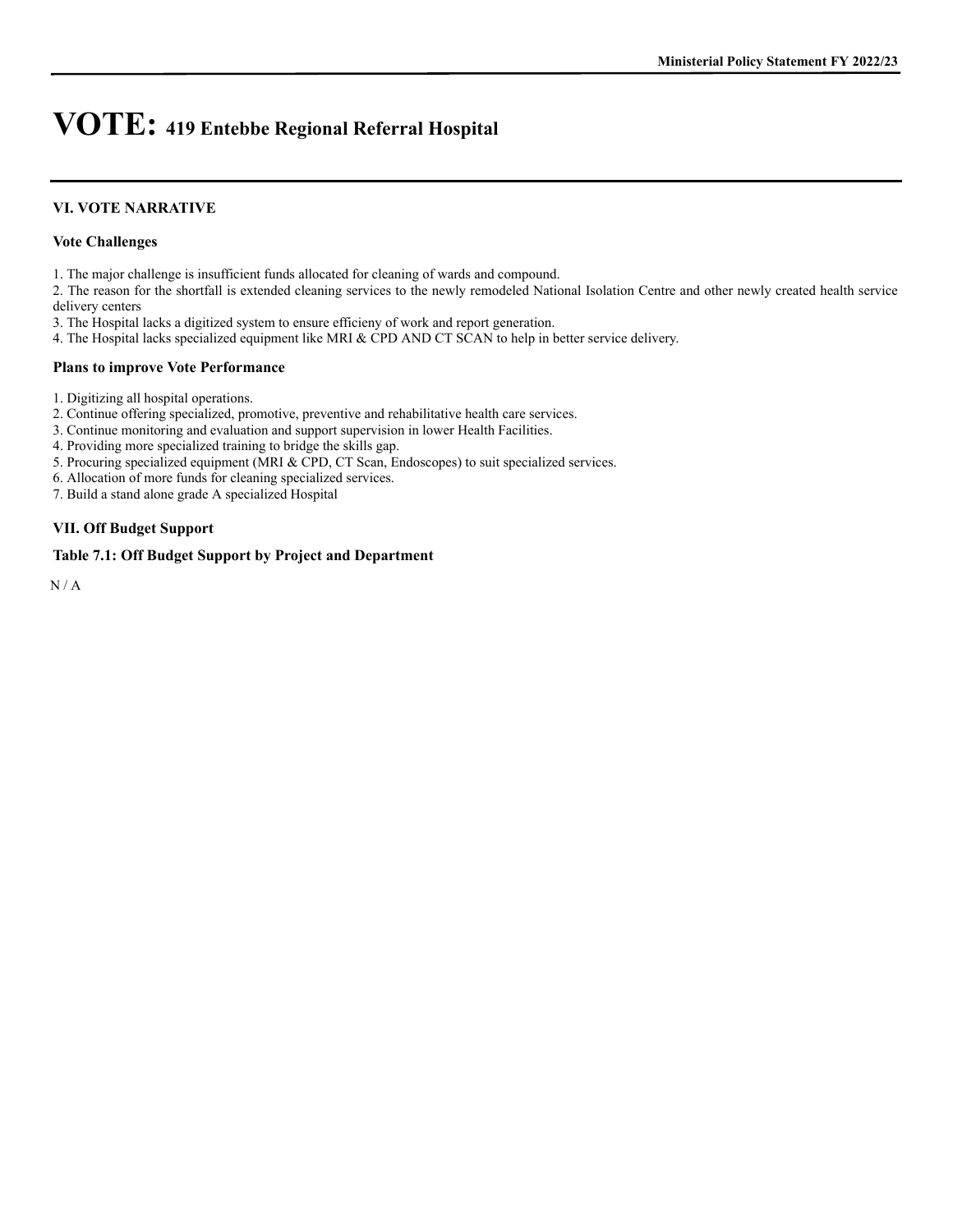## **VIII. VOTE CROSS CUTTING POLICY AND OTHER BUDGETARY ISSUES**

### **Table 8.1: Cross- Cutting Policy Issues**

### **i) Gender and Equity**

| <b>OBJECTIVE</b>                   | To stream line gender into all service delivery areas at Entebbe Regional Referral Hospital                                                                                                                                                                    |
|------------------------------------|----------------------------------------------------------------------------------------------------------------------------------------------------------------------------------------------------------------------------------------------------------------|
| <b>Issue of Concern</b>            | Service delivery at Out Patient and othe key departments are not gender sensitive.<br>Low or no identification of GBV victims at service delivery points                                                                                                       |
| <b>Planned Interventions</b>       | Identify GBV focal person at each delivery point<br>Train health workers in GBV<br>Community sensitization incusive of all gender, ages, sex and people of all levels of education through local media<br>houses                                               |
| <b>Budget Allocation (Billion)</b> | 0.003                                                                                                                                                                                                                                                          |
| <b>Performance Indicators</b>      | Number health workers trained<br>Number of radio talk shows done<br>Number of quarterly performance reviews on GBV                                                                                                                                             |
| ii) HIV/AIDS                       |                                                                                                                                                                                                                                                                |
| <b>OBJECTIVE</b>                   | To have inclusive and equal access of HIV services despite gender , age, and social economic status                                                                                                                                                            |
| <b>Issue of Concern</b>            | Increased HIV incidence in the community especially among the most venerable population (pregnant mothers, sex<br>workers, landing sites, children, adolescents and low adherence to HAART                                                                     |
| <b>Planned Interventions</b>       | HIV health education behavior change and protection , HIV/TB counselling and testing inclusive of all genders, sex<br>and all ages of people. /coinfection screening ,Treat STDS and STIS.Conducting safe male circumcision's, condom<br>distribution          |
| <b>Budget Allocation (Billion)</b> | 0.050                                                                                                                                                                                                                                                          |
| <b>Performance Indicators</b>      | % No of the total population tested for HIV inclusive of all genders, ages and sex and social status of people.<br>% No of the positives put into care.<br>% No Viral suppression                                                                              |
| <b>OBJECTIVE</b>                   | To have inclusive and equal access of HIV services despite gender , age, and social economic status                                                                                                                                                            |
| <b>Issue of Concern</b>            | Incidents of maternal and neonatal mortality, Undocumented domestic and gender violence cases, low attendances<br>to family planning and low male involvement in family planning.                                                                              |
| <b>Planned Interventions</b>       | Improved patient care and access, early diagnosis, Cancer screening and treatment, management of victims of<br>sexual and gender violence and other forms of violence against women and men inclusive of all sex. immunization<br>of children, girls and boys. |
| <b>Budget Allocation (Billion)</b> | 0.020                                                                                                                                                                                                                                                          |
| <b>Performance Indicators</b>      | % No of Children Immunized<br>% No of Family Planning Contacts and Male involvement in family planning,<br>% Number GBV cases treated                                                                                                                          |
| iii) Environment                   |                                                                                                                                                                                                                                                                |
| <b>OBJECTIVE</b>                   | Ensure safe disposal of domestic and medical waste                                                                                                                                                                                                             |
| <b>Issue of Concern</b>            | Poor waste management from point of generation to final disposal                                                                                                                                                                                               |
| <b>Planned Interventions</b>       | Repair the burners of the incinerator, fence off all waste areas                                                                                                                                                                                               |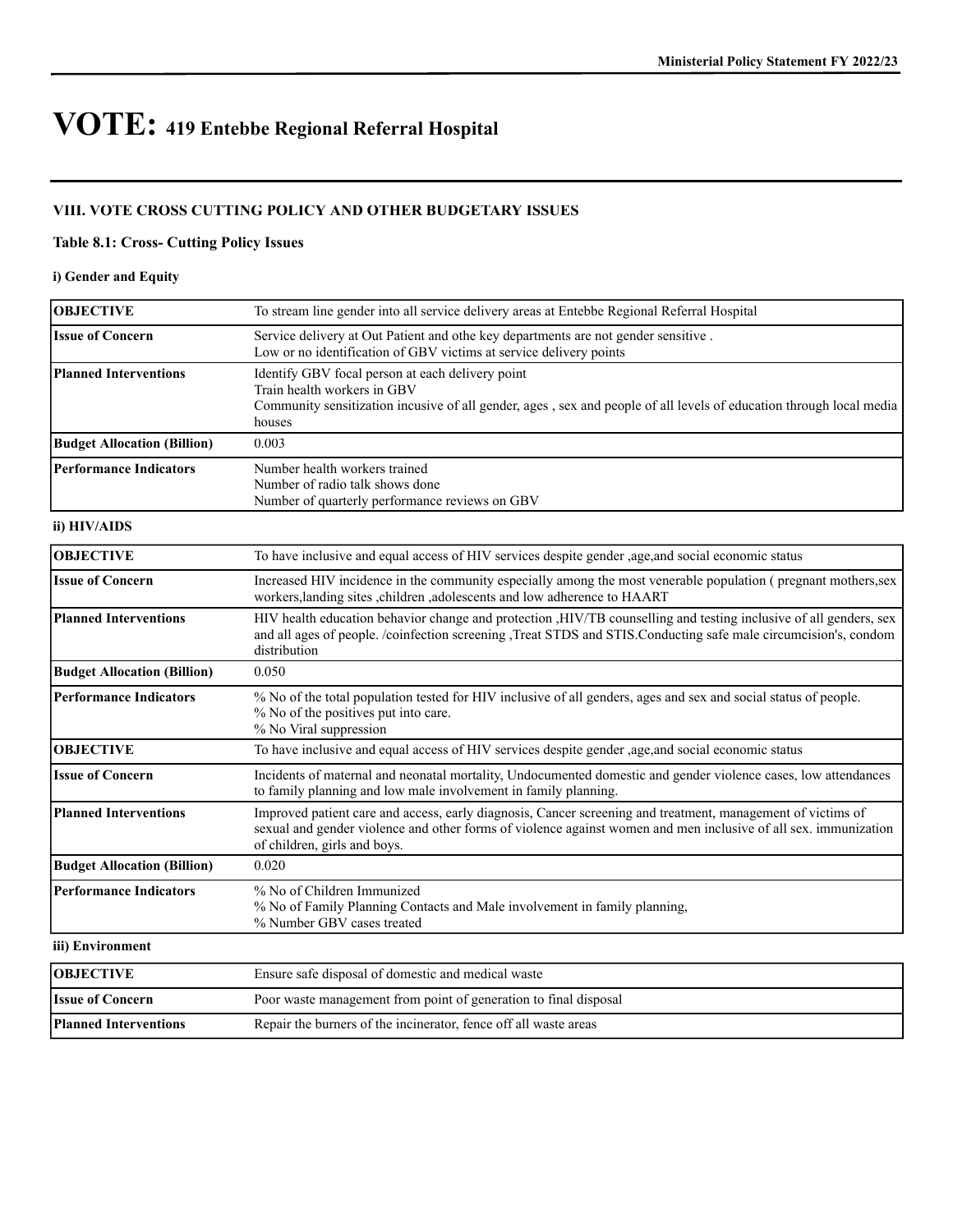| <b>Budget Allocation (Billion)</b> | 0.010                                                                                                                                                                                           |
|------------------------------------|-------------------------------------------------------------------------------------------------------------------------------------------------------------------------------------------------|
| <b>Performance Indicators</b>      | %No of waste handlers trained on safe waste disposal methods.<br>Number of waste bins sorted before disposal , medical waste strictly disposed through the incinerator.                         |
| iv) Covid                          |                                                                                                                                                                                                 |
| <b>OBJECTIVE</b>                   | Decreased COVID 19 incidence in the community especially among the most at risk populations.                                                                                                    |
| <b>Issue of Concern</b>            | Increased COVID 19 prevalence in the community                                                                                                                                                  |
| <b>Planned Interventions</b>       | Set up an Isolation center to address matter affecting young and all age groups<br>Assign a Covid focal person to coordinate planning and implementation of Covid triage, testing and treatment |
| <b>Budget Allocation (Billion)</b> | 0.025                                                                                                                                                                                           |
| Performance Indicators             | % Number of people vaccinated inclusive of all genders, sex and ages and social status<br>% Number of people tested regardless of social status                                                 |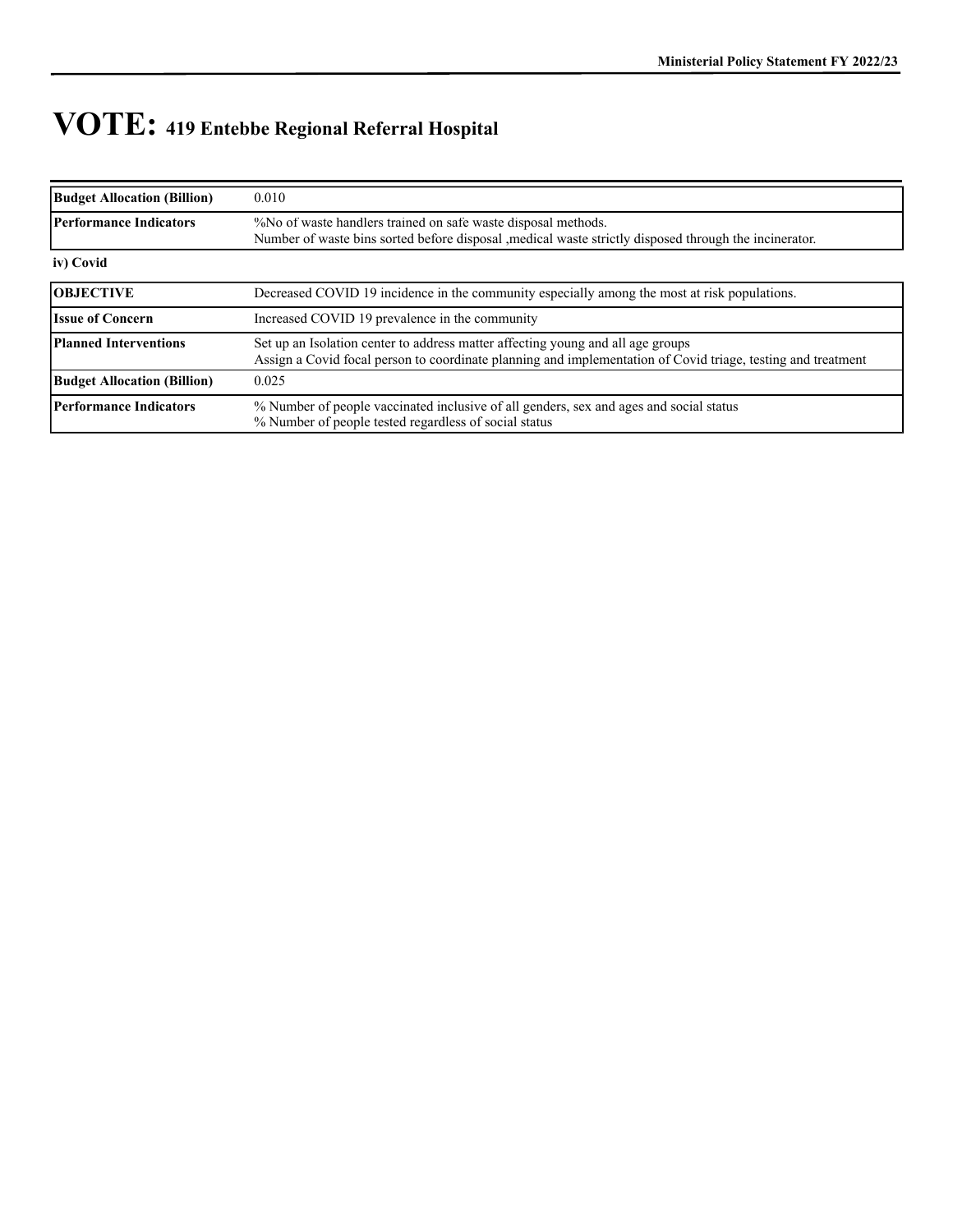#### **IX. PERSONNEL INFORMATION**

## **Table 9.1: Staff Establishment Analysis**

| <b>Title</b>                                                | <b>Salary Scale</b> | <b>Number of Approved Positions</b> | <b>Number of filled Positions</b> |
|-------------------------------------------------------------|---------------------|-------------------------------------|-----------------------------------|
| <b>ACCOUNTANT</b>                                           | U4U                 |                                     | $\mathbf{0}$                      |
| <b>ACCOUNTS ASSISTANT</b>                                   | U7U                 |                                     | $\theta$                          |
| Consultant (Medicine)                                       | U1SE                |                                     | $\theta$                          |
| Consultant (Paediatrics)                                    | U1SE                |                                     | $\theta$                          |
| Consultant (Pathology)                                      | U1SE                |                                     | $\theta$                          |
| Consultant (Surgery)                                        | U1SE                |                                     | $\mathbf{0}$                      |
| Consultnat (Public Health)                                  | U1SE                |                                     | $\mathbf{0}$                      |
| <b>DENTAL SURGEON</b>                                       | $U4 (Med-1)$        |                                     | $\theta$                          |
| Medical Officer Special Grade (Dental<br>Surgeon)           | $U2(Med-1)$         |                                     | $\Omega$                          |
| Medical Officer Special Grade(<br>Obsetrics & Gynaechology) | $U2(Med-1)$         |                                     | $\theta$                          |
| Medical Officer Special Grade(ENT)                          | $U2(Med-1)$         |                                     | $\theta$                          |
| Medical Officer Special<br>Grade(Medicine)                  | $U2(Med-1)$         |                                     | $\theta$                          |
| Medical Officer Special<br>Grade(Opthamology)               | $U2(Med-1)$         |                                     | $\Omega$                          |
| Medical Officer Special<br>Grade(Surgeon)                   | $U2(Med-1)$         |                                     | $\Omega$                          |
| <b>OFFICE TYPIST</b>                                        | U <sub>6</sub> L    |                                     | $\theta$                          |
| POOL STENOGRAPHER                                           | U <sub>6</sub> L    |                                     | $\theta$                          |
| PRINCIPAL OPTHALMIC<br><b>CLINICAL OFFICER</b>              | $U3(Med-2)$         |                                     | $\theta$                          |
| <b>SECURITY OFFICER</b>                                     | U <sub>4</sub> L    |                                     | $\theta$                          |
| <b>SENIOR CLINICAL OFFICER</b>                              | $U4(Med-2)$         |                                     | $\theta$                          |
| SENIOR ACCOUNTANT                                           | U3U                 |                                     | $\theta$                          |
| <b>SENIOR ASSISTANT</b><br><b>ACCOUNTANT</b>                | U5U                 |                                     | $\theta$                          |
| Senior Consultant                                           | U1SE                |                                     | $\mathbf{0}$                      |
| SENIOR PHYSIOTHERAPIST                                      | $U4(Med-2)$         |                                     | $\theta$                          |
| SENIOR PSYCHIATRIC CLINICAL<br><b>OFFICER</b>               | $U4(Med-2)$         |                                     | $\theta$                          |